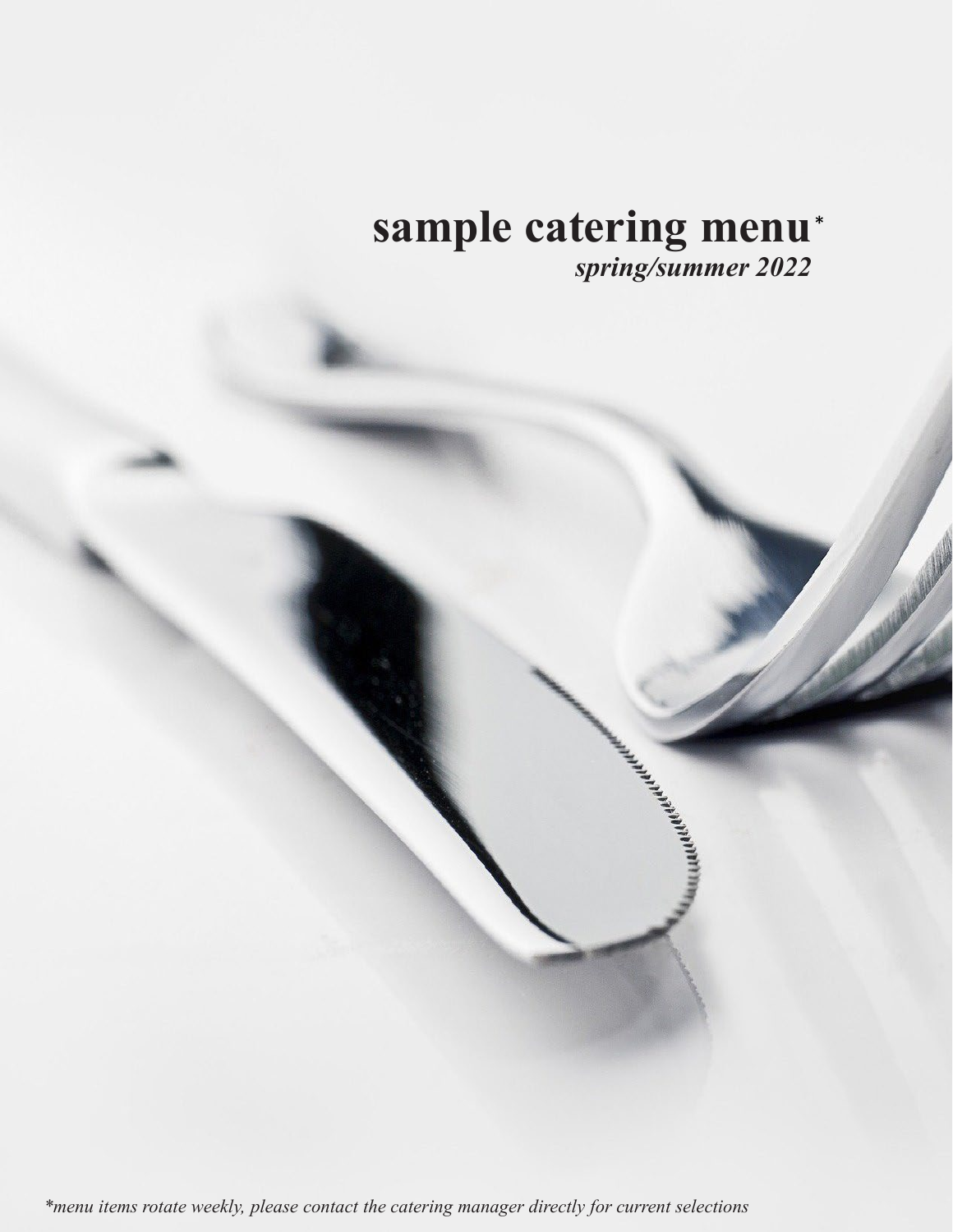### **BOXED**

continental

*10.00 per person (5 person minimum)*

*chobani yogurt, hard boiled egg, fruit & berry cup, granola choice of pre-packaged muffin or bagel* 

traditional avocado toast

*10.00 per person (5 person minimum)*

*smashed avocado, olive oil, chili pepper, sea salt, grilled sourdough hard boiled egg, seasonal mixed berries*

#### frittata

*10.00 per person (10 person minimum)*

*served with baby kale salad, shaved beets and citrus vinaigrette* 

*select 1: mexican chorizo frittata, avocado tomato salad egg white, mushroom and spinach frittata, rosemary fingerling potatoes*

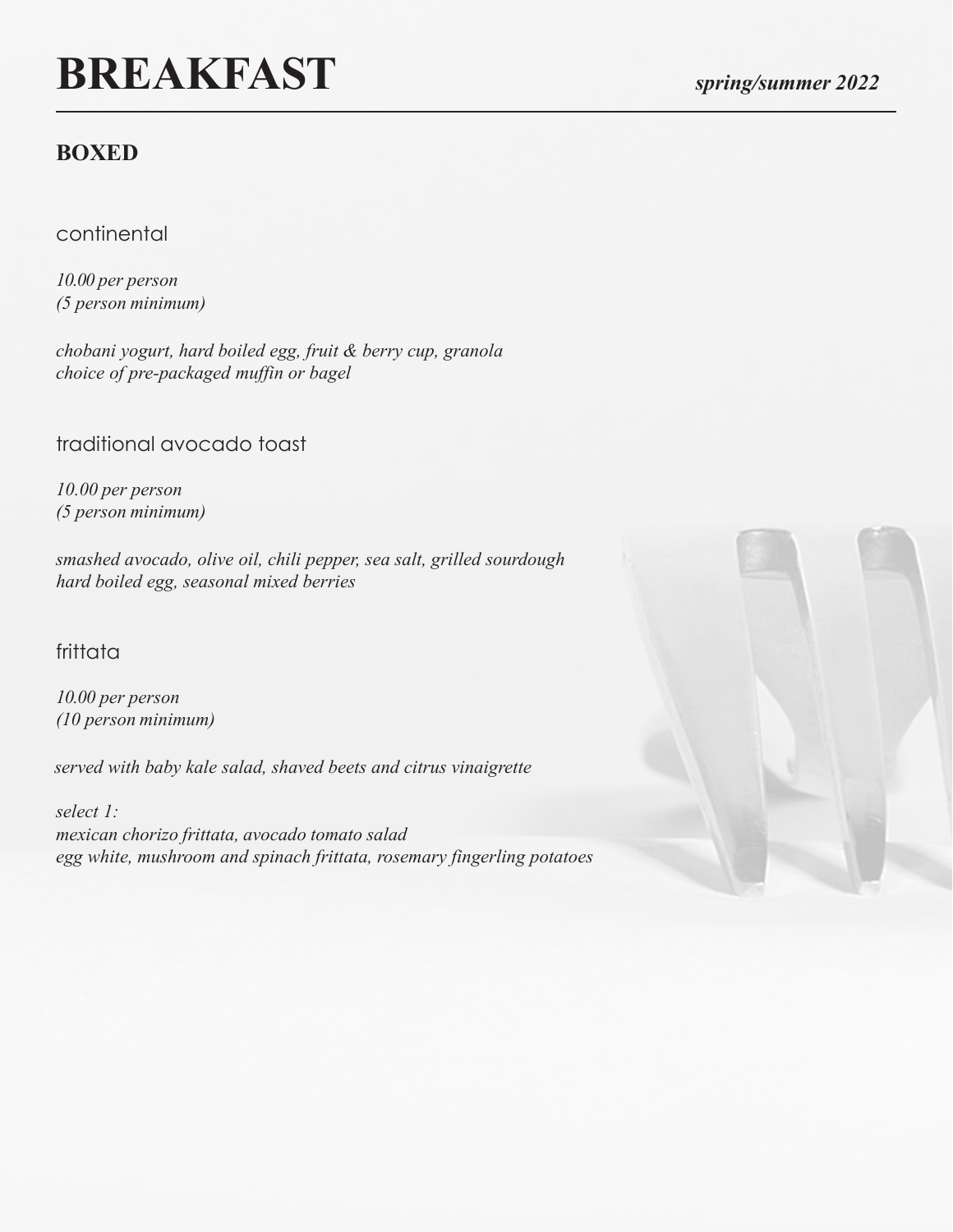### **BOXED**

fresh fruit

*10.00 per person (5 person minimum)*

*fresh fruit & berries, hard boiled egg greek yogurt parfait, raspberry, honey granola*

energy

*10.00 per person (5 person minimum)*

*hard boiled egg, peanut butter energy bites, pre-packaged almond butter, apple*

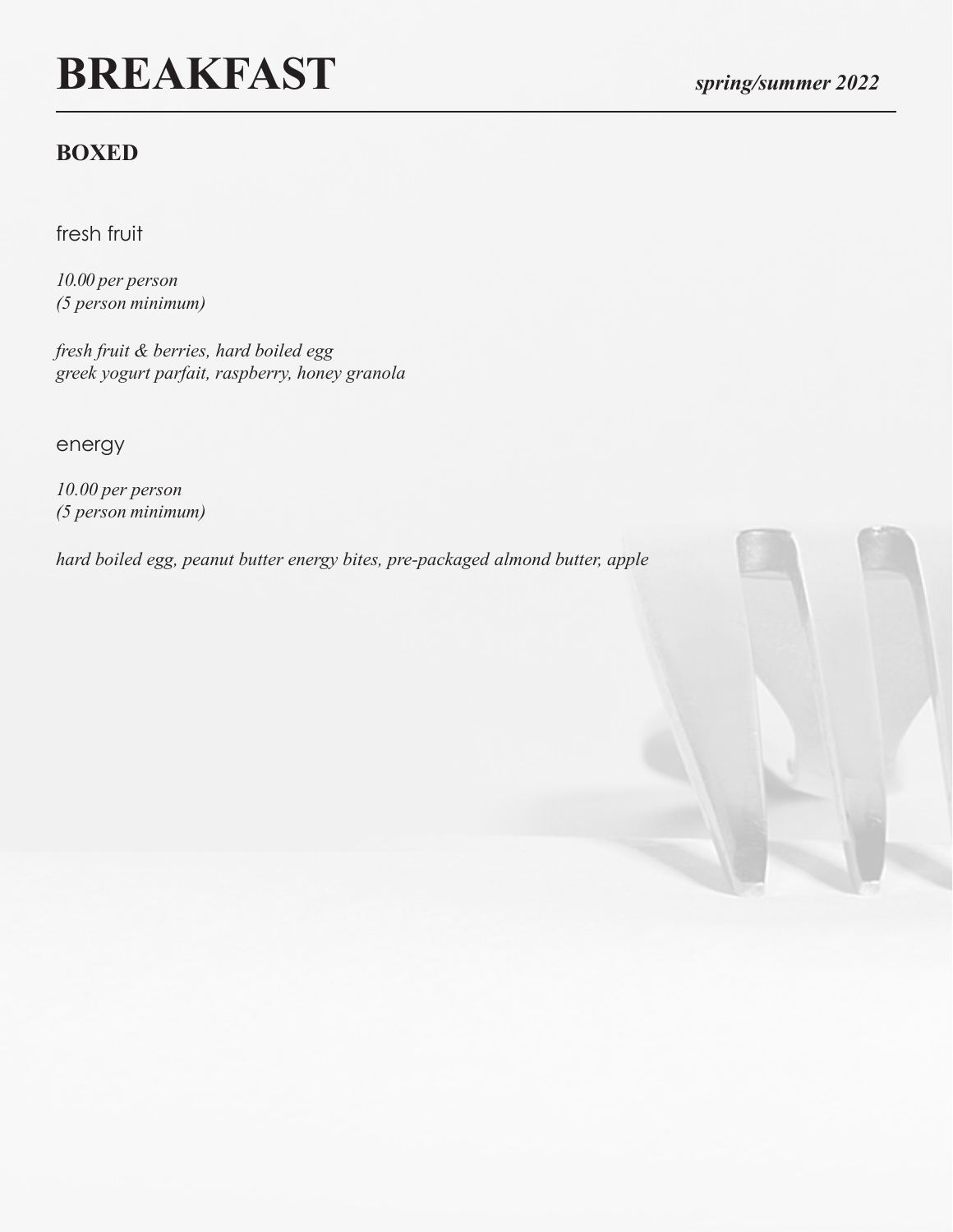## **TENDED STATIONS**

*(10 person minimum)*

artisan toast bar *toasted rustic and multigrain bread whipped lemon honey ricotta koginut squash puree, goat cheese, maple, sage smashed avocado shaved radish, oven dried tomato, hard boiled egg, bacon, goat cheese, charred corn, scallions almond, flax seed, aleppo pepper 12.75 per person*

#### breakfast power bowl

*plain and vanilla greek yogurt freekeh, grano, quinoa granola, chia seed, flax seed, dukkah, almond, sunflower seed goji berry, sultanas, dried cranberries strawberries, blueberries honey, maple, agave 12.75 per person*

#### breakfast buffet

*scrambled eggs, chives egg white, quinoa, kale chicken apple sausage nueske bacon sweet potato & mushroom hash fresh fruit 16.25 per person*

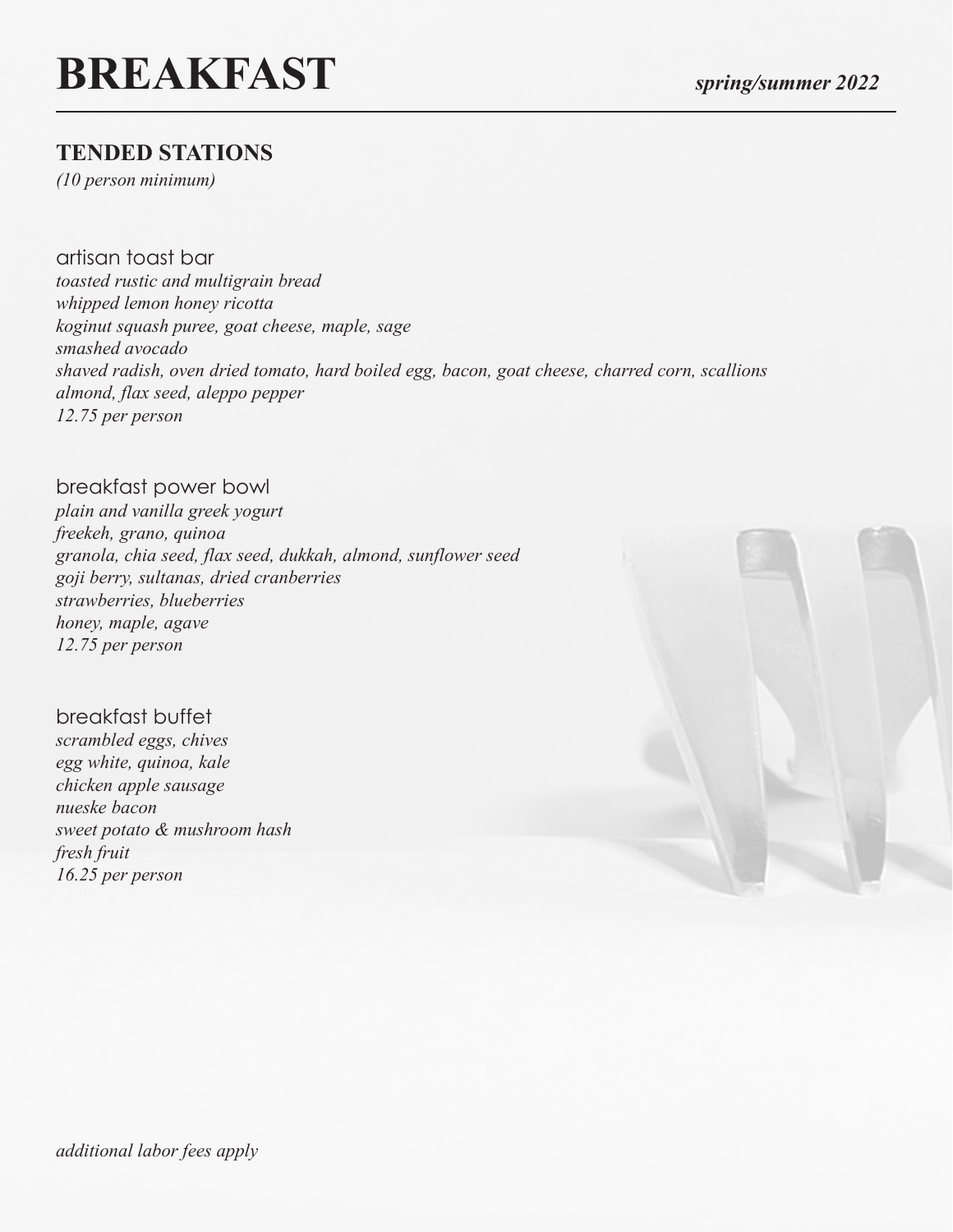### **TENDED STATIONS**

*(10 person minimum)*

omelet bar *chef selection of seasonal vegetables & cheeses cage-free whole eggs, egg whites sweet potato & mushroom hash 16.25 per person*

breakfast sandwich

*mini croissant, ham, american egg, cheese, brioche panini egg white, bacon, cheddar, wrap egg white, spinach, mushroom, swiss, brioche panini baby kale salad, shaved beets, citrus vinaigrette 16.25 per person*

euro breakfast *bagel chips, multigrain toast, mini croissant smoked salmon, sliced serrano ham, saucisson st. andre, manchego caper berries, pickled vegetables scallion cream cheese, preserves, fig jam 20.00 per person*

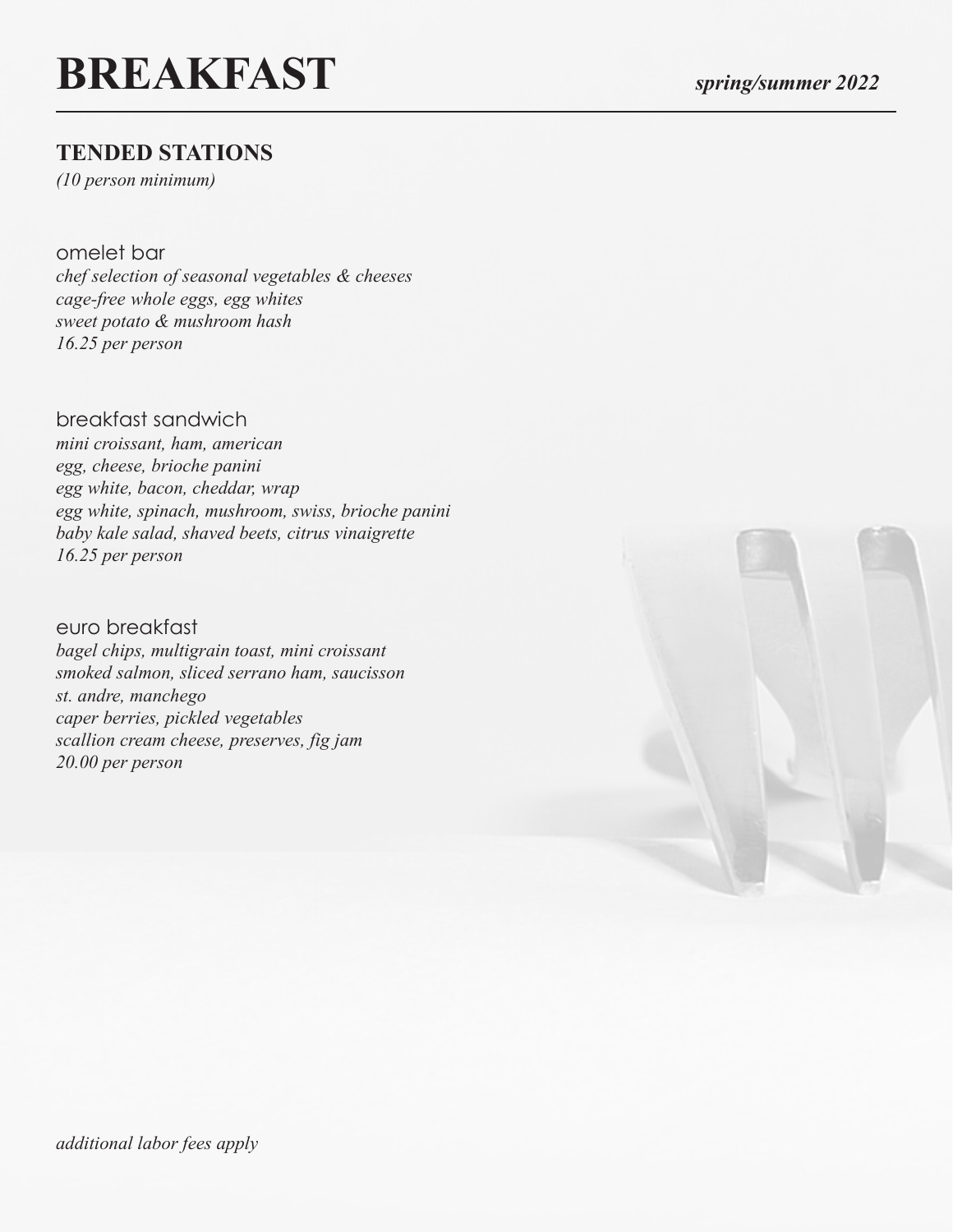## **BOXED**

deli sandwich

*15.00 per person (5 person minimum)*

*served with cauliflower tabbouleh, packaged potato chips, and choice of oven art cookie or brownie* 

*select up to 3: baja chicken wrap, pepper jack, guacamole, pico de gallo roast turkey blt, avocado, pepper jack, chipotle aioli, ciabatta jamon serrano, fig spread, rocket arugula, manchego, sourdough mediterranean tuna salad, capers, feta, whole wheat roll balsamic charred portobello mushroom, artichoke hearts, provolone, sundried tomato pesto, focaccia*

room temperature

*18.00 per person (10 person minimum)*

*served with lemon grilled asparagus, barley and quinoa sprouted lentil salad with orange miso dressing, baby arugula and radicchio salad with balsamic vinaigrette, and choice of oven art cookie or brownie* 

*select up to 3: chicken milanese, roasted peppers, balsamic, basil grilled salmon, fava bean salad, tarragon, lemon grilled skirt steak, chimichurri char-grilled pork souvlaki, roasted pepper yogurt sauce, parsley impossible meatballs, calabrian pepper relish, baby arugula*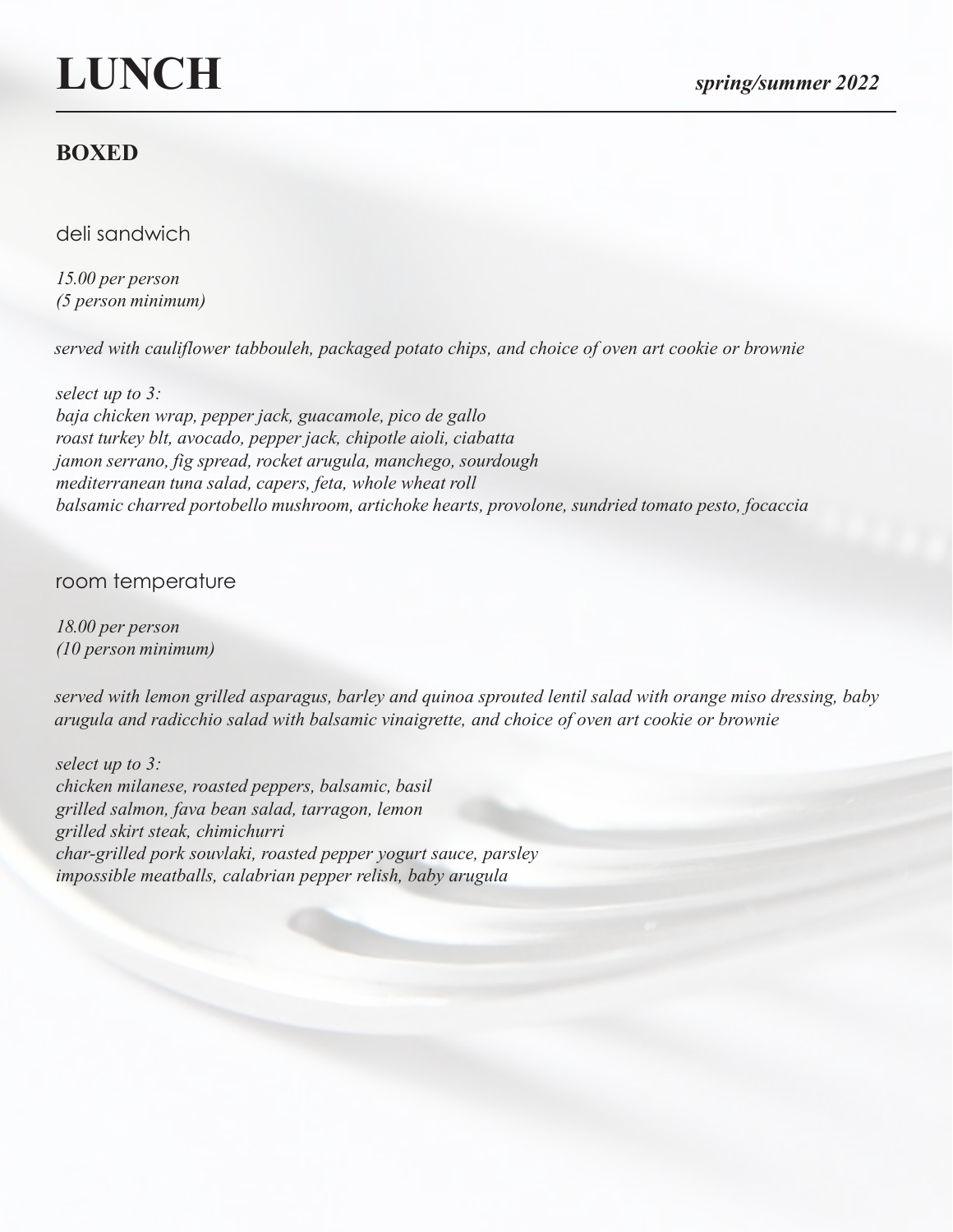# **BOXED**

salad

*15.00 per person (10 person minimum)*

*select up to 3:* pistachio crusted salmon *watercress salad, watermelon radish, red onion, fennel, enoki mushrooms, quinoa garbanzo blend, avocado green goddess dressing* char-broiled chicken pinchos *cauliflower tabbouleh, baby spinach, tomato olive salad, harissa tahini dressing* bibimbap tofu *sake soy marinated egg, cucumber, carrots, shiitake, pickled daikon, spinach, scallions, barley, sesame, gochujang sauce*

#### sushi

*18.00 per person (10 person minimum)*

*california roll, wakame salad, wasabi, soy sauce choice of salmon avocado roll or tuna avocado roll*

#### empanada

*15.00 per person (5 person minimum)*

*pico de gallo, salsa verde choice of beef, chicken, or spinach empanada*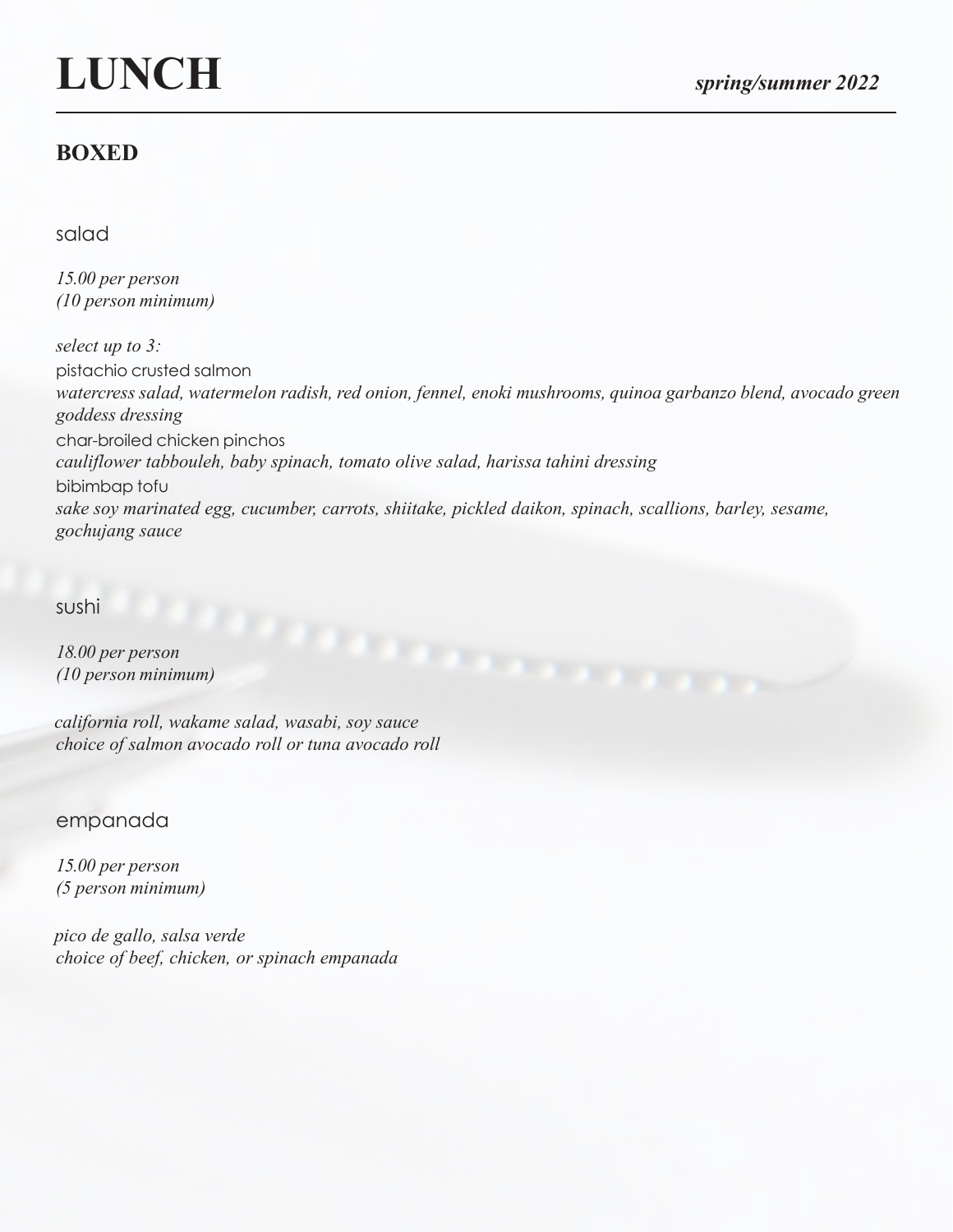### **TENDED STATIONS**

*(10 person minimum)*

sandwich station

*served with cauliflower tabbouleh and garden salad*

#### *select 3:*

*baja chicken wrap, pepper jack, guacamole, pico de gallo roast turkey blt, avocado, pepper jack, chipotle aioli, ciabatta jamon serrano, fig spread, rocket arugula, manchego, sourdough mediterranean tuna salad, capers, feta, whole wheat roll balsamic charred portobello mushroom, artichoke hearts, provolone, sundried tomato pesto, focaccia*

*15.00 per person*

power bowl

#### *select 1 grain & 2 greens:*

*farro, red quinoa, black barley, arugula, kale, mixed greens, romaine*

#### *select 5 vegetables:*

*oven-dried tomato, charred cauliflower, red onion, shaved radish, lemon grilled broccoli, corn, roasted sweet potato, pickled beets, english cucumber, red bell pepper, roasted honeynut, carrots, apple, avocado +1.00*

#### *select 3 toppings:*

*pomegranate seed, dried cranberry, goji berry, sunflower seed, almond, raisins, chia seed, flax seed, croutons*

#### *select 2 proteins:*

*grilled chicken, charred flank steak, pan seared salmon, grilled tofu*

#### *select 2 dressings:*

*avocado green goddess, yogurt caesar, spicy harissa vinaigrette, balsamic vinaigrette* 

*18.50 per person*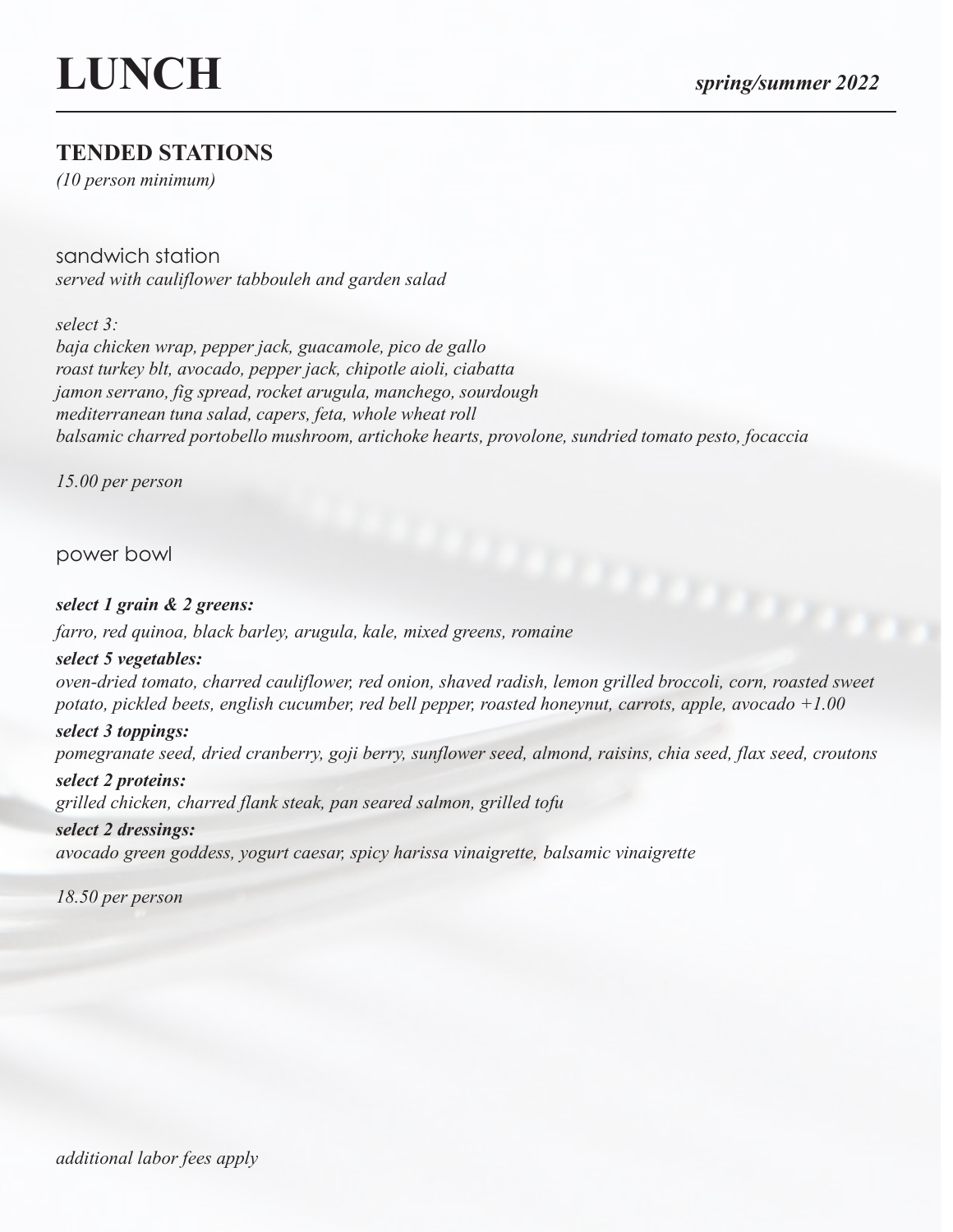### **TENDED STATIONS**

*(10 person minimum)*

taqueria *mesquite grilled chicken, ancho beef chili lime roasted vegetables charred corn salsa, pico de gallo, guacamole 20.00 per person*

sushi and sashimi bar *california roll, spicy tuna roll, salmon cucumber roll salmon avocado roll, tuna avocado roll, unagi vegetable roll assorted sashimi seaweed salad, baby octopus salad 25.00 per person*

#### poke and crudo station

*spicy tuna chirashi sashimi chirashi salmon coconut poke tuna mango poke 25.00 per person*

#### ramen bar

*shoyu tare broth, tonkatsu broth, miso mushroom broth sake roasted chicken, braised pork ramen noodles sake soy marinated egg, bok choy, mushrooms, chili threads, scallions 20.00 per person*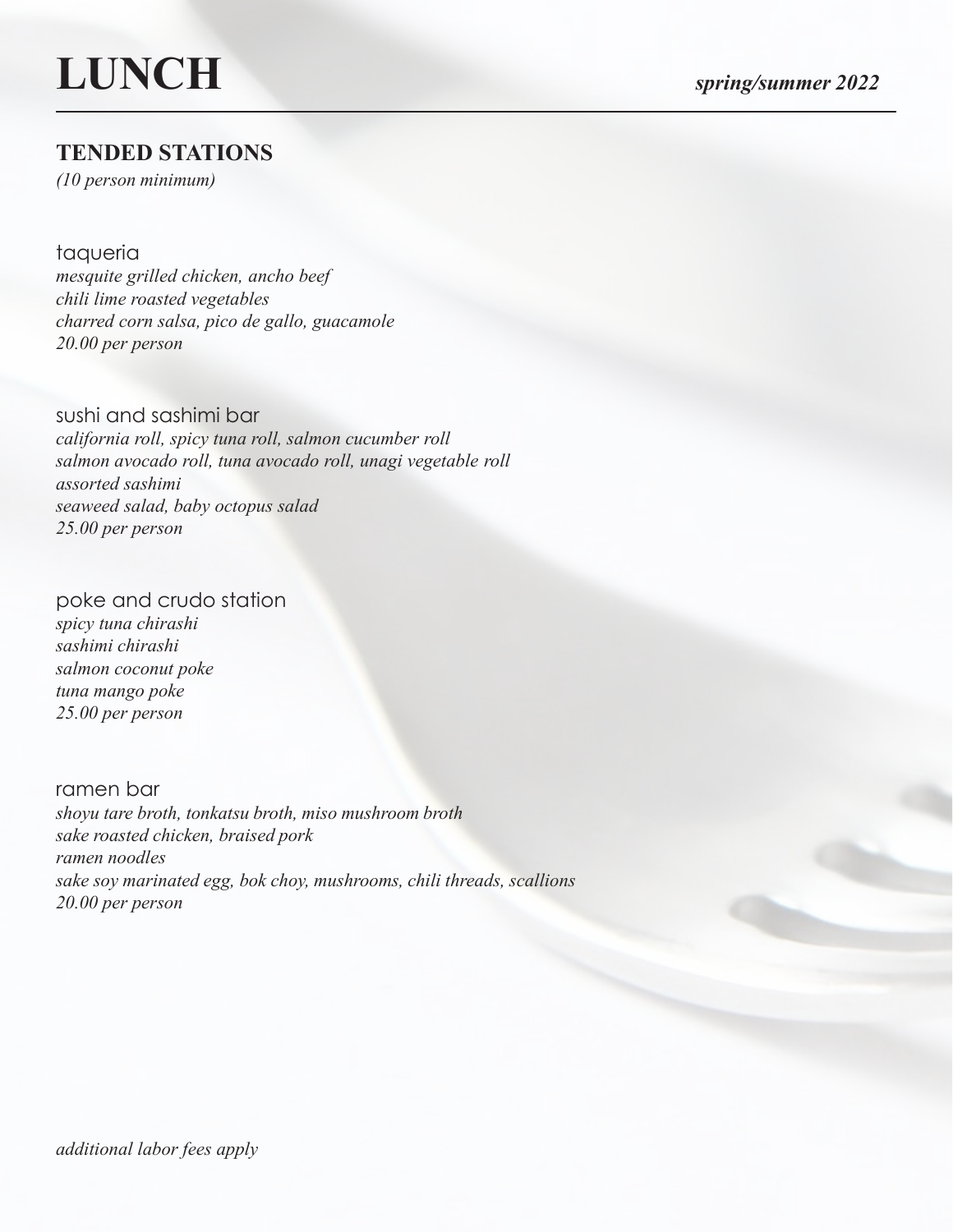# **DESSERTS & SNACKS** *spring/summer 2022*

# **ALA CARTE**

kind bar *2.40 per person*

rx bar *3.25 per person*

packaged mini cookies *3.95 per person*

packaged mini brownie *2.50 per person*

assorted trail mix *3.95 per person*

skinny pop popcorn *1.75 per person*

assorted chips *1.85 per person*

pretzels *1.75 per person*

packaged peanut butter *1.50 per person*

packaged almond butter *1.50 per person*

assorted packaged muffins *2.20 per person*

assorted packaged croissants *2.20 per person*

assorted packaged danishes *2.20 per person*

### **SNACK BOXES**

charcuterie *prosciutto di parma, soppressata, parmesan, burrata, sautéed tomato and pine nuts, marinated olives, herb crostini, balsamic figs 12.50 per person*

garden vegetable crudite *carrots, tomatoes, celery, peppers, roasted pepper hummus, tzatziki 6.75 per person*

mediterranean *tahini hummus, baba ganoush, shepherd's salad, grilled pita 6.75 per person*

tex-mex dip *pico de gallo, guacamole, salsa verde, tri-color tortilla chips 6.75 per person*

gastropub *spinach artichoke dip, cheddar ale spread, pretzel bites, kettle chips 6.75 per person*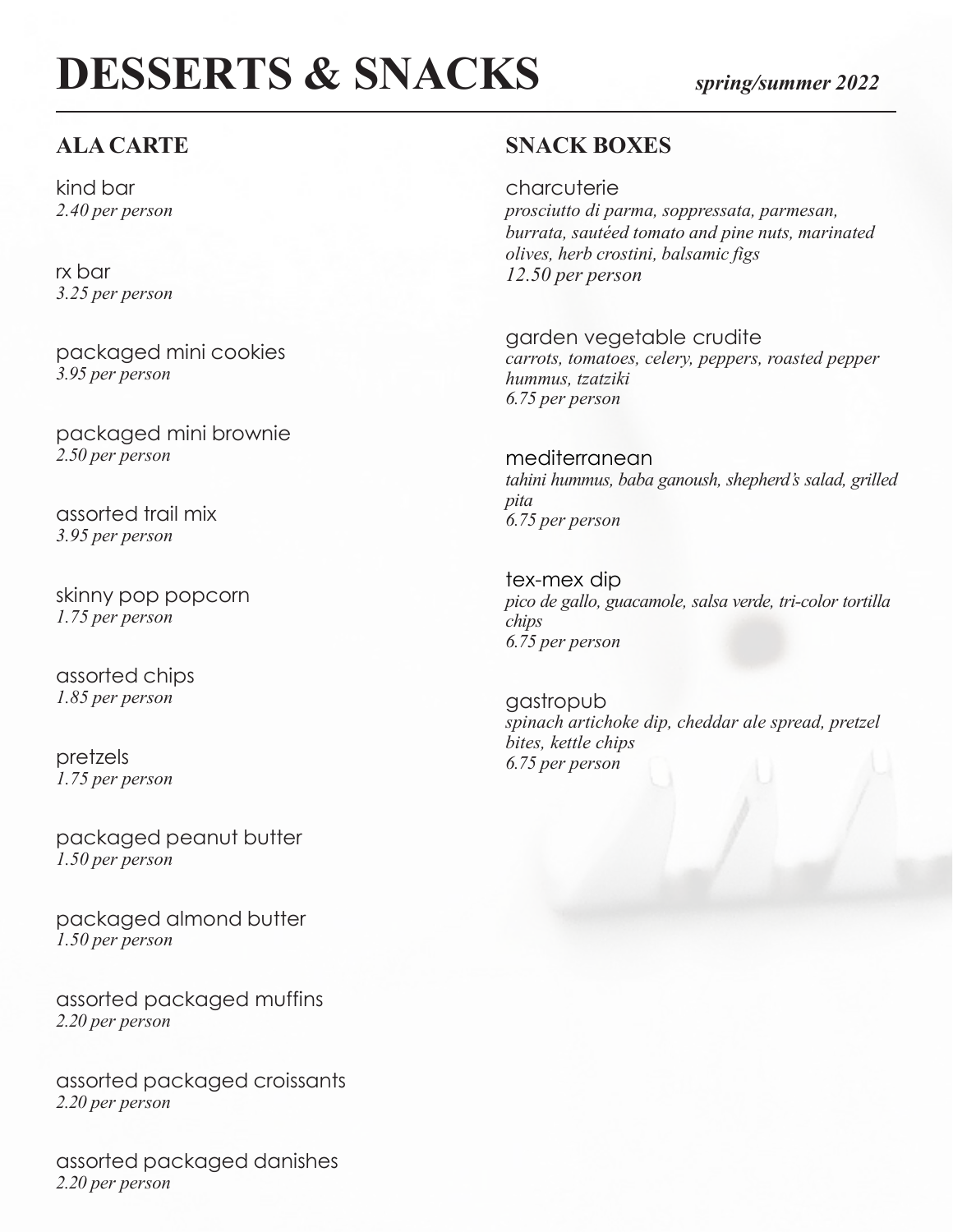# **BEVERAGES** *spring/summer 2022*

premium coffee & tea *5.00 per person*

la colombe cold brew *3.50 per person*

acqua panna water 8.4 oz *1.85 per person*

acqua panna water 25.3 oz *2.95 per person*

saratoga still water 12 oz *1.50 per person*

saratoga sparkling water 12 oz *1.50 per person*

water service / vivreau *delivery charge only*

citrus infused waters *delivery charge only*

la croix *1.75 per person*

assorted harney & sons iced tea *2.75 per person*

brewed dammann iced tea *10.00 per pitcher*

assorted canned sodas *1.40 per person*

freshly squeezed orange juice *2.55 per person*

assorted juices *1.95 per person*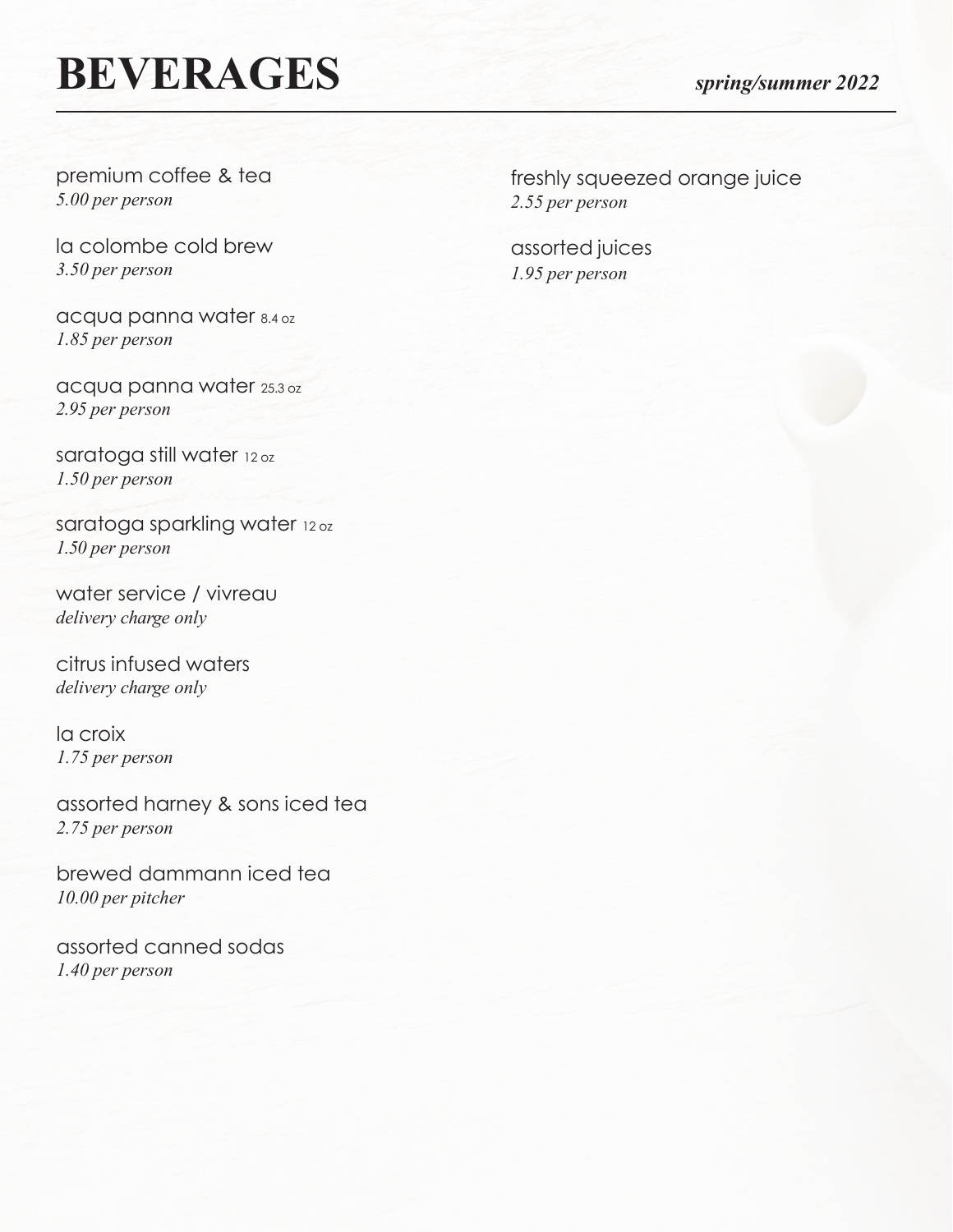# **EVENING** *spring/summer 2022*

## **TENDED STATIONS**

*(10 person minimum)*

taqueria *mesquite grilled chicken, ancho beef chili lime roasted vegetables charred corn salsa, pico de gallo, guacamole 20.00 per person*

sushi and sashimi bar *california roll, spicy tuna roll, salmon cucumber roll salmon avocado roll, tuna avocado roll, unagi vegetable roll assorted sashimi seaweed salad, baby octopus salad 25.00 per person*

### poke and crudo station

*spicy tuna chirashi sashimi chirashi salmon coconut poke tuna mango poke 25.00 per person*

#### ramen bar

*shoyu tare broth, tonkatsu broth, miso mushroom broth sake roasted chicken, braised pork ramen noodles sake soy marinated egg, bok choy, mushrooms, chili threads, scallions 20.00 per person*

*additional labor fees apply*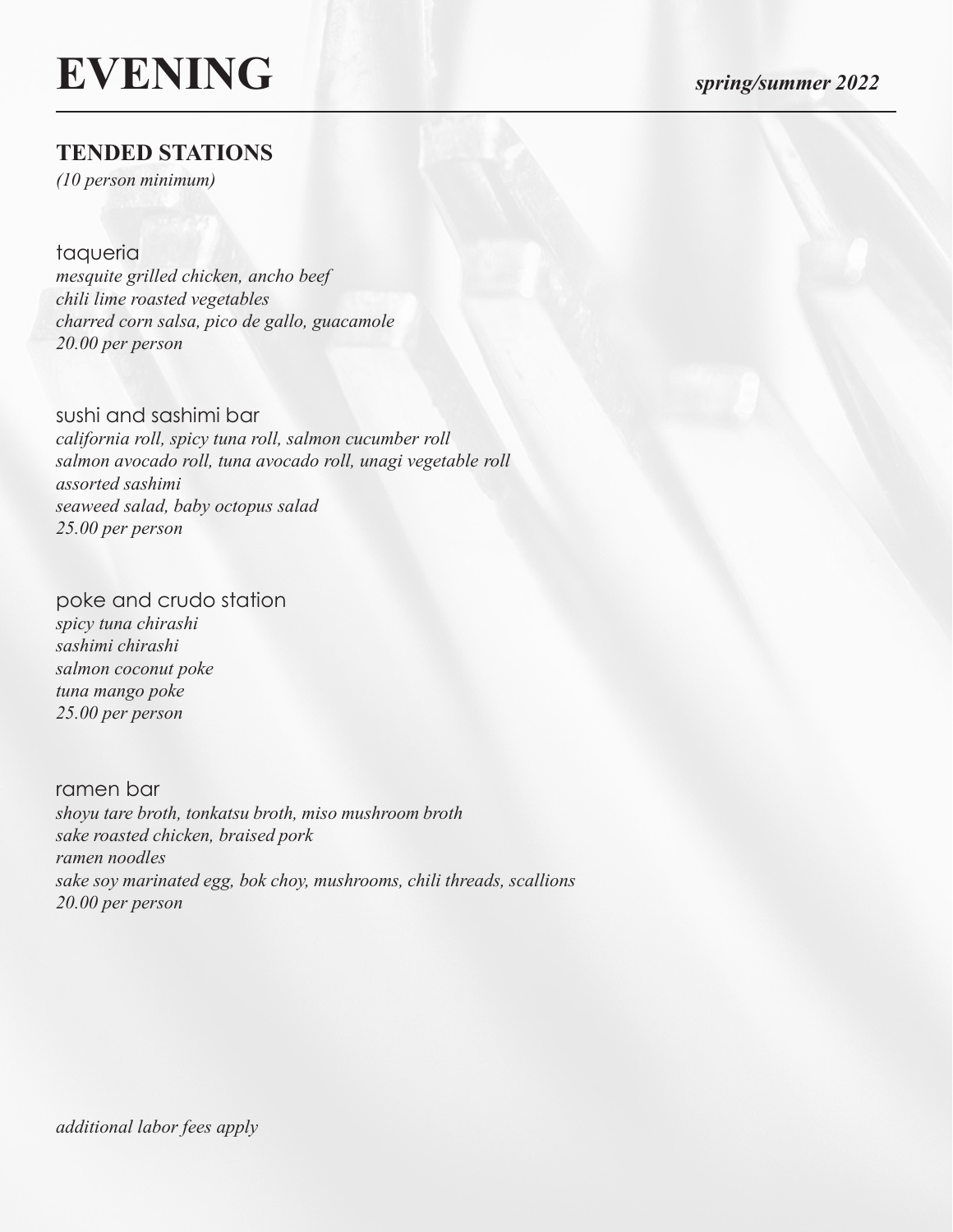# **EVENING** *spring/summer 2022*

### **TENDED STATIONS**

*(10 person minimum)*

### hors d'oeuvres

*select 3: franks en croute, mustard vegetable spring rolls, soy sauce spanakopita chicken dumplings, sweet chili beef empanada vegetable pakora chicken empanada wild mushroom arancini buffalo chicken bites, blue cheese fig & goat cheese in phyllo pork pot sticker vegetable samosa french mini pastries chocolate petit fours french macarons*

*18.00 per person 3.50 per additional selection*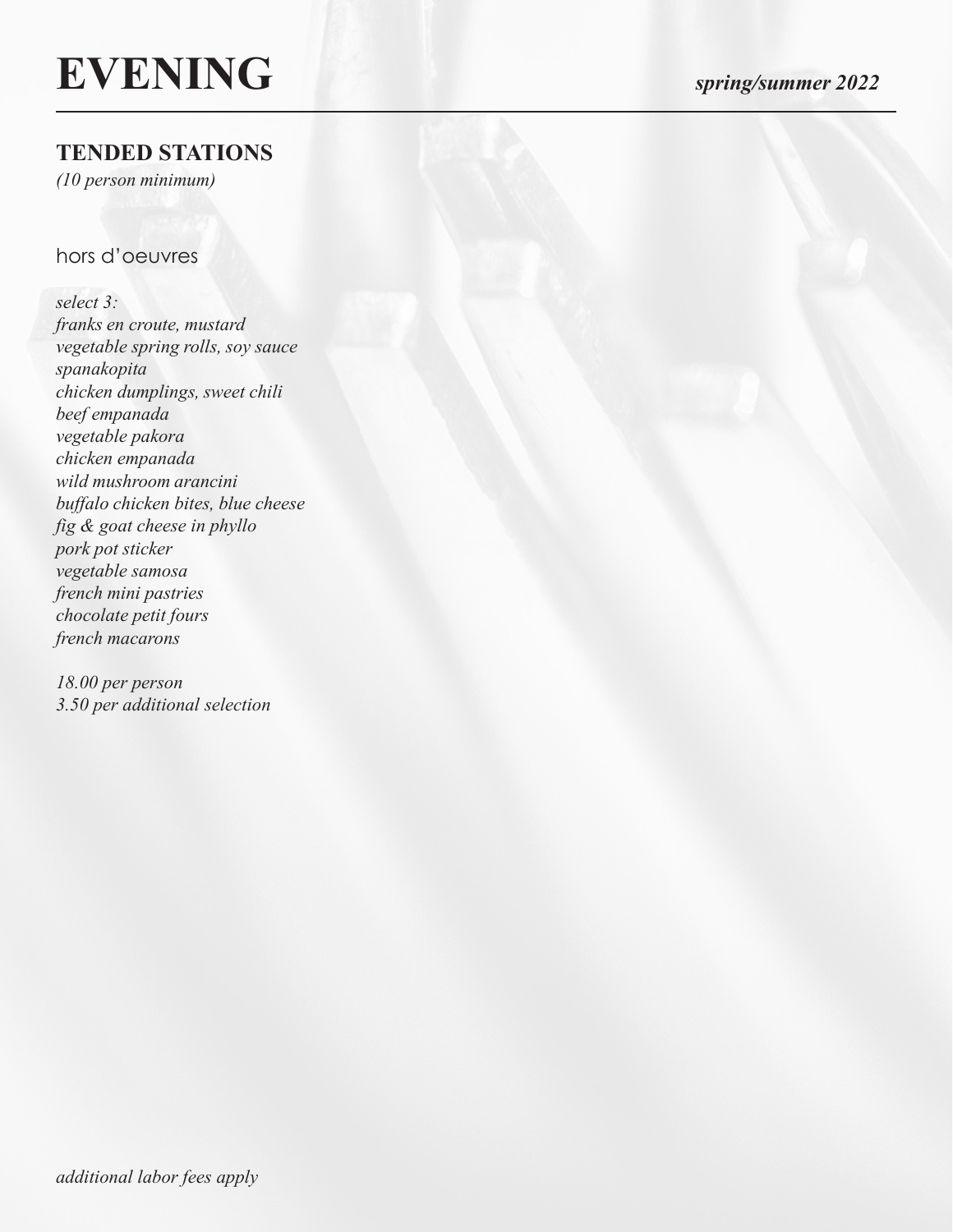# **EVENING ENHANCEMENTS** *spring/summer 2022*

## **SNACK BOXES**

charcuterie *prosciutto di parma, soppressata, parmesan, burrata, sautéed tomato and pine nuts, marinated olives, herb crostini, balsamic figs 12.50 per person*

garden vegetable crudite *carrots, tomatoes, celery, peppers, roasted pepper hummus, tzatziki 6.75 per person*

#### mediterranean

*tahini hummus, baba ganoush, shepherd's salad, grilled pita 6.75 per person*

tex-mex dip *pico de gallo, guacamole, salsa verde, tri-color tortilla chips 6.75 per person*

gastropub

*spinach artichoke dip, cheddar ale spread, pretzel bites, kettle chips 6.75 per person*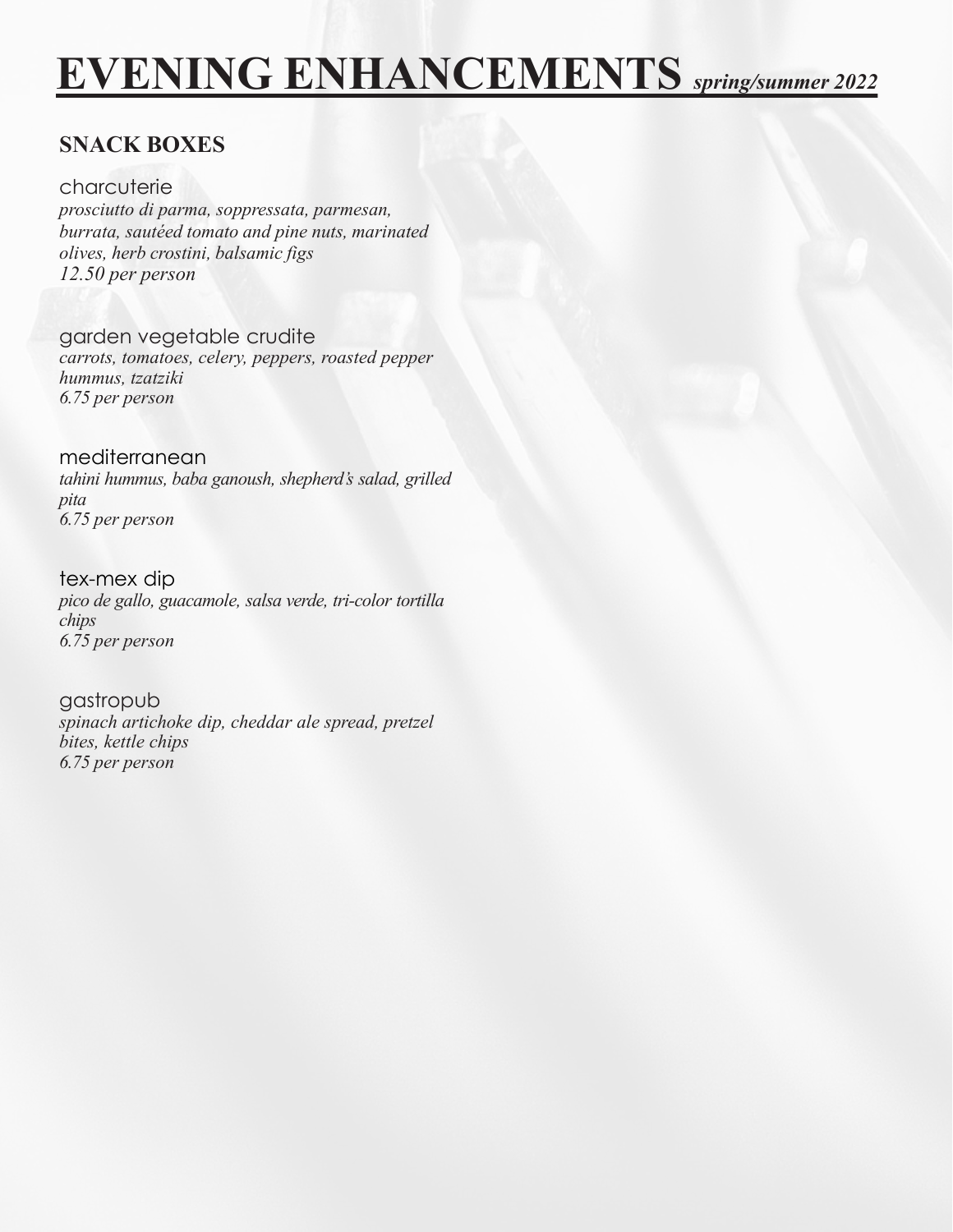# **TENDED**

### standard

*choice of 2 house red and 2 house white wines imported and domestic beer sodas, juices and water 17.00 per person, 2-hour reception*

## premium

*choice of 2 house red and 2 house white wines imported and domestic beer house select liquors and accompaniments sodas, juices and water 22.00 per person, 2-hour reception*

# top shelf

*choice of 2 house red and 2 house white wines imported and domestic beer premium liquors and accompaniments sodas, juices and water 27.00 per person, 2-hour reception*

# **SPECIALTY COCKTAILS**

rosemary pomegranate prosecco *8.00 per person*

apple ginger bourbon *8.00 per person*

pomegranate hibiscus vodka cooler *8.00 per person*

# **BEERS**

imported *heineken amstel light*

domestic *sam adams seasonal ale brooklyn lager sixpoint bengali ipa*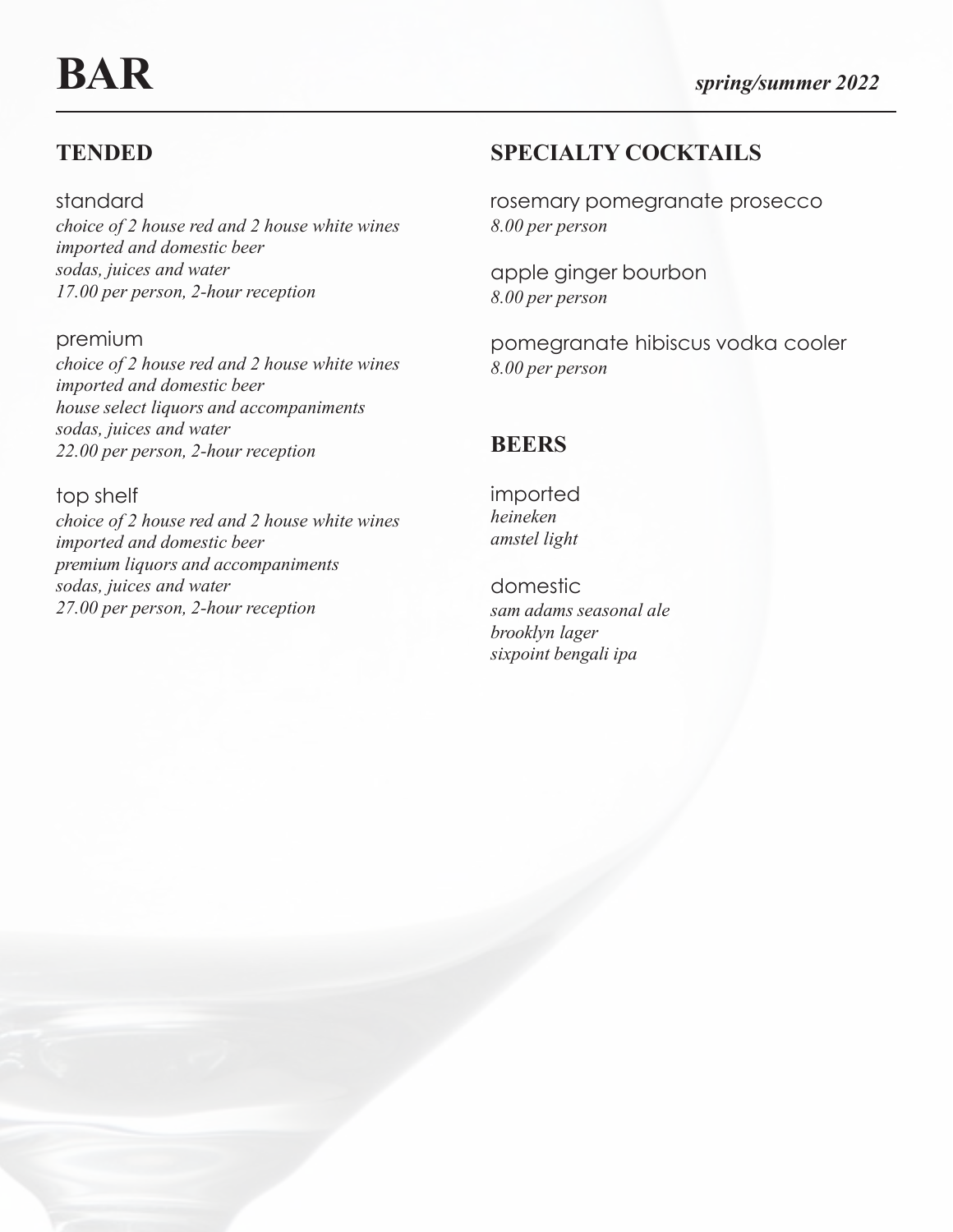